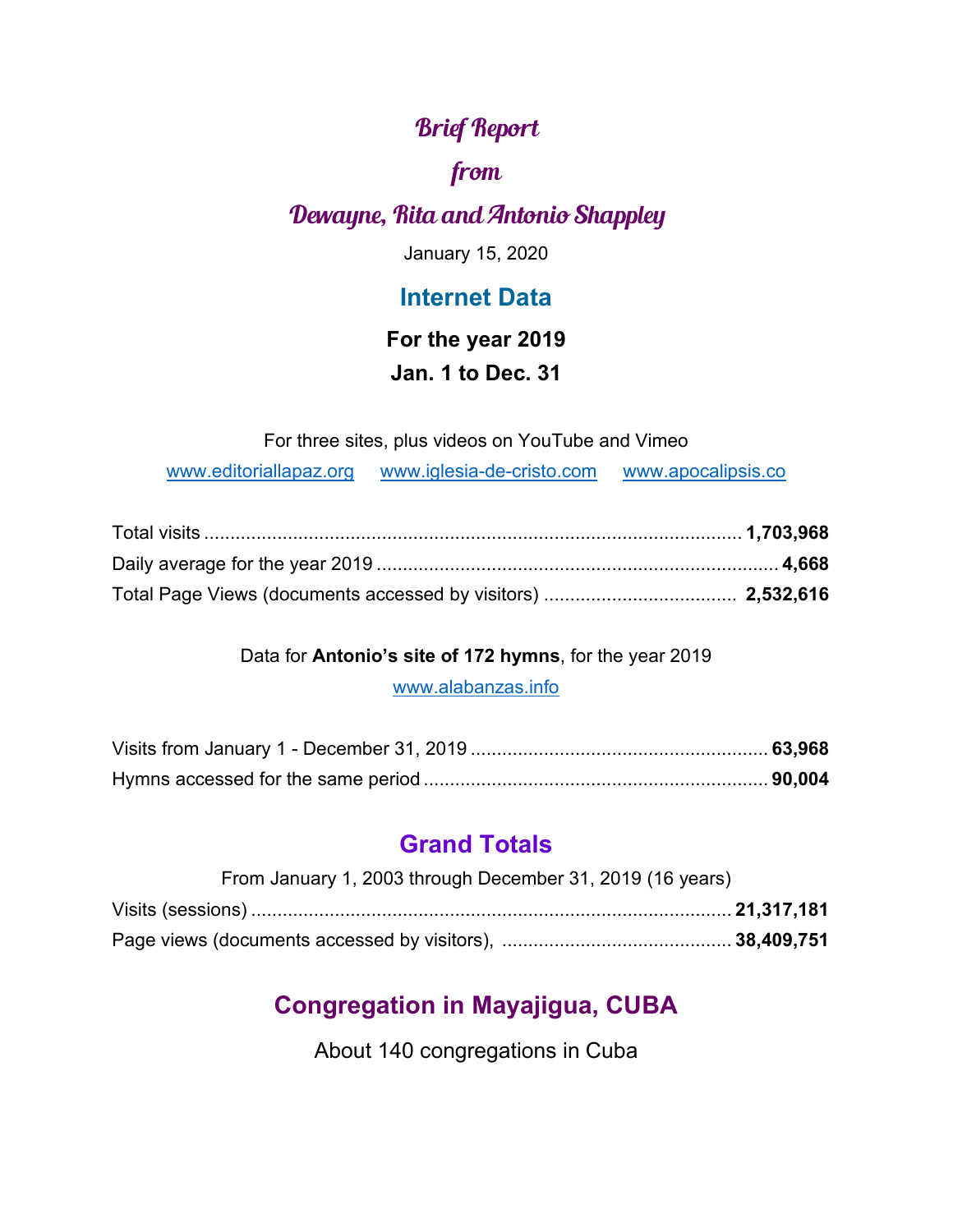The current population of **Cuba** is **11,329,738** as of Thursday, January 16, 2020, based on Worldometer elaboration of the latest United Nations data.

We would like to send tons of evangelistic materials for all that population, but, at the present time, are limited to 13 ounces per package, at a cost of about \$11.00. Three to six weeks for delivery. Through the US mail. No customs complications. More or less 110 pages (55 letter-size sheets) at a time. A larger package is an option, but more expensive and requires customs forms.

**Osvanys Dennis Diez Pérez** started a congregation where he lives in **Mayajigua**, on the northern coast, associating it with the Baptist Church. Dissatisfied with denominational doctrines and practices, he contacted us, having obtained, we know not how, **one of the first tracts we printed here in South Florida** (had our house address on it). We have continued a lengthy exchange of letters and e-mails for more than a year. Such was his understanding and firm desire to teach the true gospel that I began sending him brown envelopes of material, considering the investment to be more than justified. On Dec. 20, 2019, he sent us an e-mail with **three photographs** of the **congregation**. **Attached are two of them.** Osvanys has been teaching the congregation what he has learned through the literature, bringing it more and more in line with *"sound doctrine."*

Your continued generosity makes all these works and fruits possible. To God be all the glory and honor.

Dewayne